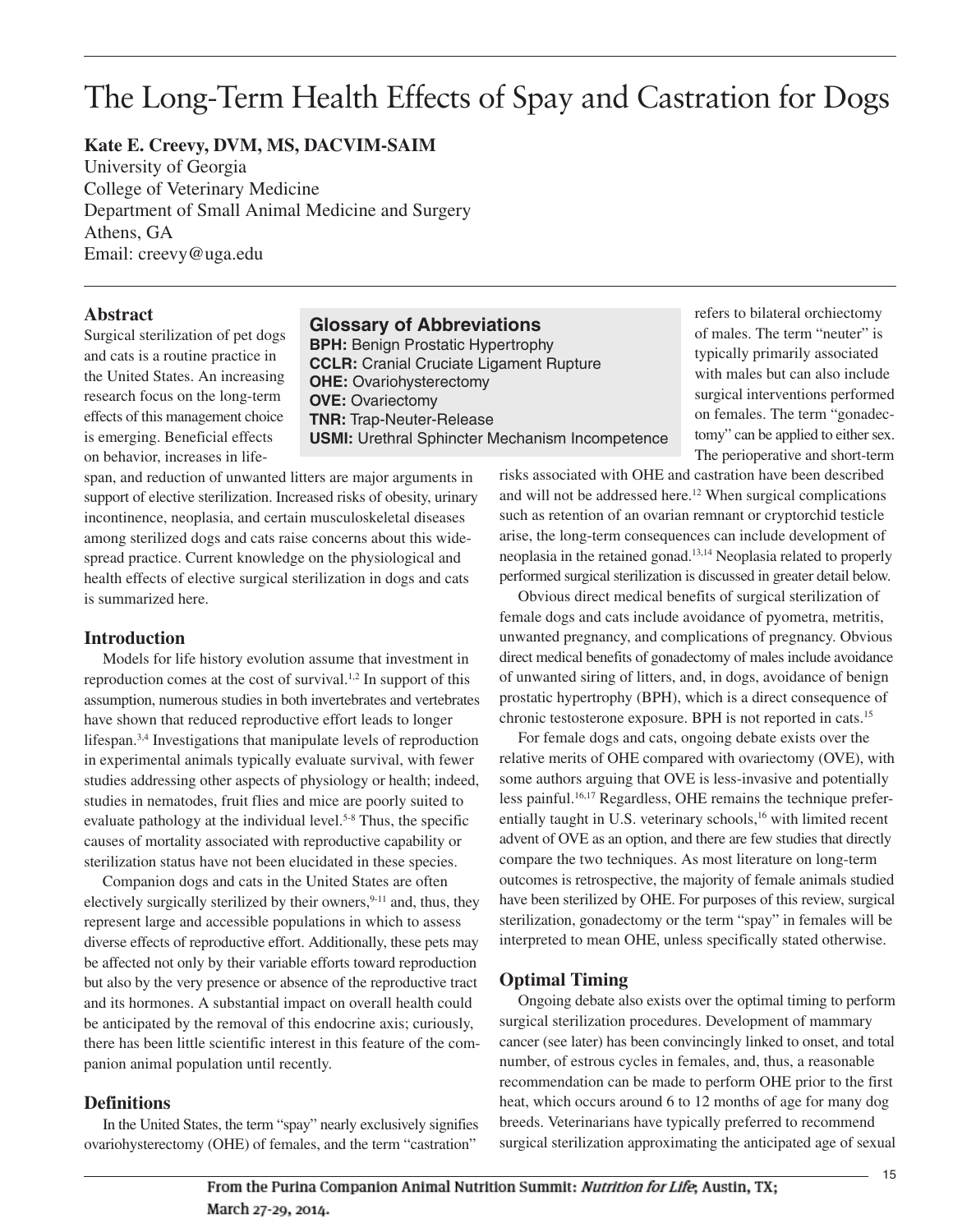maturity and have traditionally resisted suggestions to perform prepubertal surgical sterilization despite lack of evidence to justify this concern. 9,18,19 Four large studies — two in dogs and two in cats — have compared outcomes of prepubertal sterilization with traditional-age sterilization in animals adopted from humane organizations and surgically sterilized by clinics associated with the humane organizations. 20-23 It is important to note that none of these studies included a comparison group of animals left intact, so the only comparisons that can be made are related to the timing of sterilization and not sterilization as a risk factor itself.

In the first feline study,<sup>20</sup> owners of 38% of nearly 700 surgically sterilized cats adopted over two and half years responded to surveys a median of three years postoperatively. No differences in the number of health problems, types of health problems, number of behavior problems, or likelihood of surrender were found between cats spayed or castrated at a median of 9 weeks or 51 weeks of age. In the second feline study,<sup>22</sup> owners of 84% of over 1,800 adopted cats that had been surgically sterilized at 12 months of age or less responded to surveys a median of 3.9 years postoperatively. There were significant associations between age at neutering and development of human-directed aggression, urine spraying, abscesses, gingivitis, and asthma, meaning that cats neutered at younger ages had lower risks of these conditions than cats neutered later. Specifically, no association was found between age at neutering and development of obesity or feline lower urinary tract disease.

In the first canine study,<sup>21</sup> owners of  $42\%$  of over 600 surgically sterilized dogs adopted over two and a half years were available for surveys a median of four years postoperatively. Considering the number of health problems, types of health problems, number of behavior problems, and likelihood of surrender between dogs spayed or castrated at a median of 10 weeks or 52 weeks of age, the only identified difference was a higher risk of parvoviral gastroenteritis among the prepubertal gonadectomy cohort. This increased risk of parvovirosis in the prepubertal gonadectomy cohort may be confounded by the fact that parvovirosis is overall more prevalent in puppies than adult dogs. As the surgical sterilization event was typically the earliest age of contact with each studied dog, it is likely that medical records including the months of life where parvovirosis is most prevalent were not available for the dogs sterilized after those months of age.

In the second canine study, <sup>23</sup> owners of 88% of over 2,000 adopted dogs that had been surgically sterilized at 12 months of age or less responded to surveys a median of four and a half years postoperatively. There were significant *inverse* associations between age at sterilization and development of human-directed aggression, barking and growling, sexual behaviors, hip dysplasia, cystitis (in females), and urinary incontinence (in females), meaning that dogs neutered at younger ages had *higher* risks of these conditions than dogs neutered later. Behavioral effects (barking, growling and sexual behaviors) were categorized by owners as mild or serious in questionnaires. If "mild" cases were excluded,

significance was lost, and no animals were reported to have been resurrendered to shelters because of these behavioral problems. Overall, 26% of studied dogs were overweight, but dogs sterilized younger had lower likelihood of overweight body condition than dogs neutered later in life. No association was found between age at the time of gonadectomy and 43 other specific medical and behavioral conditions studied.

Cumulatively, these studies suggest limited impact on the timing of surgical sterilization related to the general health of dogs and cats, with noteworthy exceptions in the categories of musculoskeletal and urinary tract problems. These specific conditions are discussed in more detail below.

#### **Lifespan and Causes of Death**

The author's recent study of canine mortality in veterinary teaching hospitals<sup>24</sup> revealed that sterilized dogs have a  $19\%$ increase in mean lifespan relative to intact dogs. This finding is consistent with most,  $25-27$  but not all,  $28$  prior literature. The latter study identified a beneficial effect of duration of intact status on the lifespans of a cohort of female Rottweilers. Several interesting explanations for this discrepant finding exist. In contrast to many prior studies, this cohort of female Rottweilers was able to be classified by precise age at the time of sterilization. It has been argued that the more common methodology of classifying dogs as "sterilized" or "intact" at the time of death without knowledge of when this sterilization event occurred misrepresents the beneficial effects of maintaining exposure to sex hormones for some duration of time prior to sterilization. 29

As sterilization removes an entire organ system and its endocrine axis, clearly some information about lifetime physiologic experiences of an individual is lost when the timing of the sterilization experience is not known. As cited above, veterinarians report that they preferentially sterilize dogs and cats approximately at the age of sexual maturity, so when data on the timing of sterilization are absent, the assumption is that the majority of patients were sterilized at this reportedly preferred time. However, this is a testable hypothesis that has not yet been interrogated. Ongoing work by the author's collaborators, and other research groups, will document actual timing of surgical sterilization in large canine populations that are under prospective study for global features of health and lifespan.

Alternate explanations for the finding that this cohort of female Rottweilers derived longevity benefits from remaining intact for a period of time may result from some features of the Rottweiler breed or some features of the females in the particular lineages studied that were known to exhibit atypically long lifespans compared with the breed at large. Since cancer was a significant cause of death overall among these large-breed dogs and sterilization has repeatedly been shown to exacerbate this risk (see below), it also is possible that remaining intact helped these female Rottweilers avoid a cause of death that is particularly impactful for the breed.

Beyond lifespan itself, the domestic dog exhibits dramatic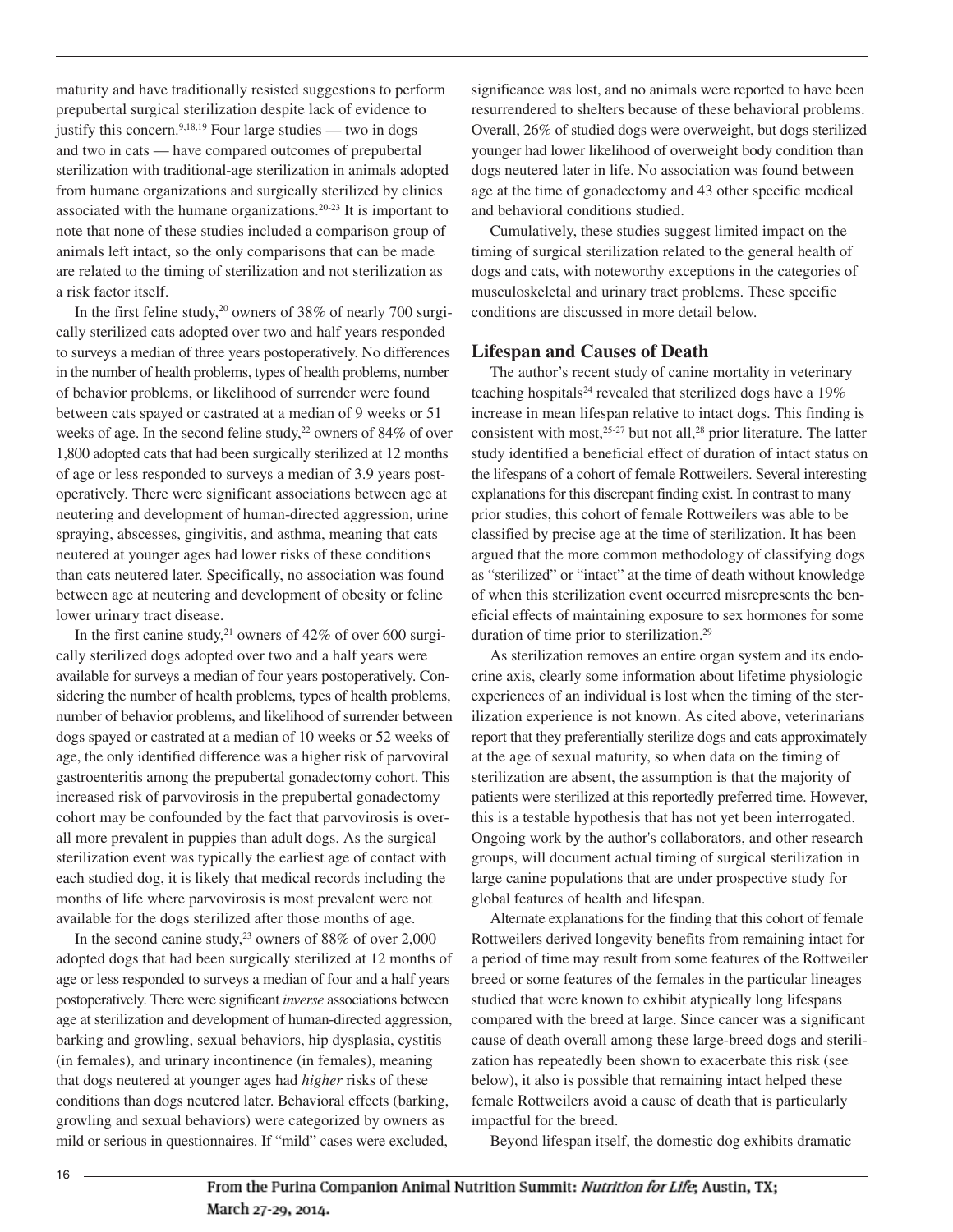breed-based variation in terms of likely causes of death. <sup>30</sup> Lifespan is a composite variable of myriad causes of death and the consequences of sterilization may or may not influence all causes of death equally. The author's recent study of canine mortality in veterinary teaching hospitals revealed a striking effect of sterilization on cause of death. Sterilized dogs were dramatically less likely to die of infectious disease, trauma, vascular disease, and degenerative disease. In contrast, sterilized dogs died more commonly from neoplasia and immune-mediated disease. Effects of sterilization were seen both on common causes of death and more rare causes (e.g., vascular disease). These visible differences in causes of death for sterilized and intact dogs persisted, even among cohorts of dogs that died within limited age ranges. 24

## **Impacts on Specific Areas of Development** *Behavioral Effects*

An excellent review article by Root Kustritz<sup>15</sup> provides a summary of the current literature regarding long-term effects of spay and castration on dogs and cats, including behavioral effects. Avoidance of undesirable behaviors associated with, or believed to be associated with, reproductive maturity is one of the more common reasons that owners request surgical sterilization of their pets. However, not all undesirable behaviors are associated with sexual behaviors, and not all are modified by surgical sterilization. Given the opportunity, intact male dogs are more likely than sterilized dogs to roam, fight with other male dogs and urine-mark, though the literature is conflicted about the likelihood of aggressive behaviors in intact versus spayed female dogs. 31-34 In male cats, castration reduces urine spraying, roaming, human-directed aggression, and mounting behaviors, and in female cats, sterilization reduces displays of competitive aggression. 35-37

# *Growth and Musculoskeletal Development*

Surgical sterilization of dogs and cats prior to sexual maturity causes delayed closure of growth plates; other than a slight increase in height, the significance on health of this delay in closure is unclear. 38-40 Development of hip dysplasia and anterior cruciate ligament injury have been compared between sterilized and intact dogs (see below), but the relationship of these conditions to bone growth and physeal closure is unclear.

Growth and development of urogenital organs also is affected by surgical sterilization. The penises of male dogs and cats sterilized prepubertally are smaller than those of intact males or males sterilized later in life.<sup>39,41</sup> The clinical significance, if any, of smaller penises in these patients is unclear. On the other hand, the clinical significance of small or recessed vulvas in female dogs could include increased likelihood of recurrent urinary tract infections and perivulvar dermatitis. However, the current literature is inconclusive regarding whether small or recessed vulvas are more prevalent in spayed than intact females or whether the timing of spay is associated with this anatomical finding.<sup>39,42</sup>

# *Weight Gain*

Investigation into obesity in cats consistently identifies an association between sterilization and decreased metabolic rate resulting in increased body fat for both males and females. 43-47 Most, but not all, studies in dogs also identify a risk for obesity among sterilized individuals.<sup>33,39,48-51</sup> Interestingly, Lefebvre and others found that the timing of surgical sterilization (≤6 months of age, >6 months to  $\leq 1$  year of age, or >1 year to  $\leq 5$  years of age) did not impact the likelihood of a diagnosis of overweight or obese body condition. Furthermore, the overall risk of overweight or obese body condition in sterilized dogs compared with intact dogs was greatest in the two years following surgical sterilization, suggesting that targeted client education during that time may provide significant benefit. 51

# *Activity Level and Training*

The racing performances of spayed and intact female Greyhounds (excluding the period of 90 days after estrous in intact females, during which time racing performance has been shown to decline) were compared. No significant difference was found between racing performance in the two groups. <sup>52</sup> Meanwhile, only limited and breed-specific differences between intact and sterilized dogs were found in a separate study of owner-reported trainability.<sup>53</sup>

# *Cortisol Axis*

In an interesting study of feral female cats in a trap-neuterrelease (TNR) program, the effects of surgical spay on aggressive behavior and hair cortisol levels were assessed. Intact female cats displayed more instances of aggressive behavior surrounding delivered food sources and had higher levels of hair cortisol (suggesting higher cortisol concentrations over preceding weeks to months) compared with spayed females. <sup>35</sup> Ultimately, this study raises more questions than it answers because the causeeffect relationship, if any, between aggression and hair cortisol concentrations is not known and because chronically elevated cortisol itself is known to promote health risks such as changes in body fat composition, decreased immune function and decreased insulin activity. <sup>54</sup> The effect of surgical sterilization on baseline and stimulated cortisol concentrations on both dogs and cats in diverse settings warrants further investigation.

# **Impacts on Specific Diseases**

## *Neoplasia*

Many studies in dogs have examined the effects of neuter status on the diagnosis of neoplasia. However, in many of these studies, the relationship between sterilization and the risk of death due to a particular disease is confounded with age. Many diseases, such as cancer, in particular, increase in frequency with age. <sup>30</sup> If surgical sterilization increases life expectancy, then a higher occurrence of those late-acting diseases may be noted in sterilized dogs simply because they are more likely to reach the age at which such diseases become frequent. In the author's recent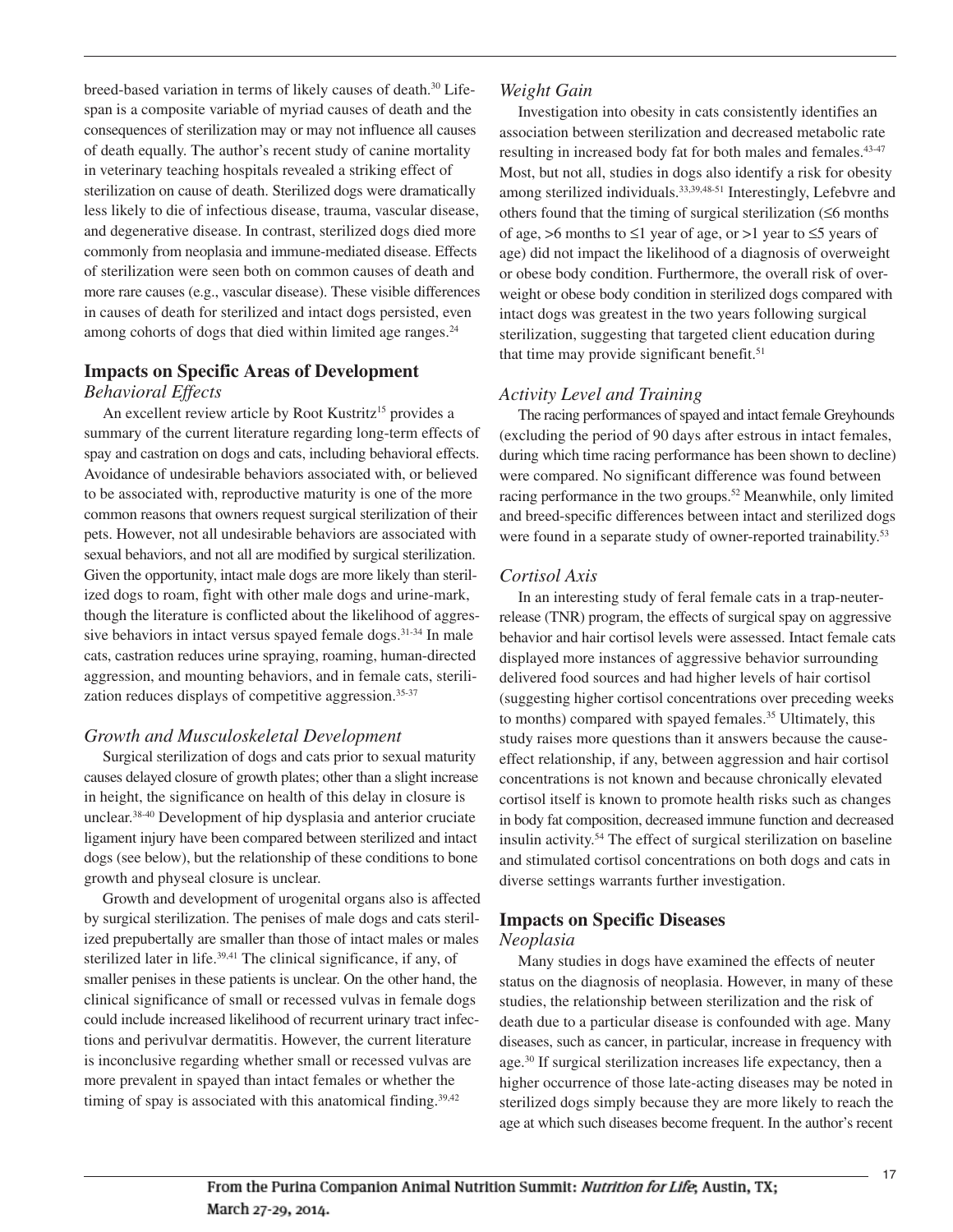retrospective study of a large cohort of dogs presented to veterinary teaching hospitals, though sterilized dogs lived longer overall, neoplastic diagnoses remained more prevalent in sterilized versus intact dogs at the time of death, even after controlling for the effects of age at the time of death. 24

Cancers of specific organ systems and/or specific breeds have been studied more closely in dogs, and surgically sterilized dogs have been shown to be overrepresented compared with intact dogs for anal gland carcinoma, prostate cancer, osteosarcoma, hemangiosarcoma, and mast cell tumors.<sup>55-60</sup> Specifically for osteosarcoma, the study of long-lived female Rottweilers identified an inverse relationship between months of age at the time of gonadectomy and risk of development of osteosarcoma, that is, the longer these dogs remained intact, the lower their risk of osteosarcoma. 56

A large study of Golden Retrievers stratified by age at sterilization (<12 months of age or ≥12 months of age) compared with intact dogs evaluated several specific cancer diagnoses. For lymphoma, early-neutered males had greater risk than lateneutered or intact males, though sterilization did not appear to affect risk among females. Conversely, late-neutered female Golden Retrievers had the greatest risk of hemangiosarcoma compared with early-neutered or intact females, and sterilization did not affect the risk in males. Mast cell tumor also occurred more frequently in sterilized than intact females, with no difference between sterilized and intact males. Osteosarcoma did not occur frequently enough in the population to be analyzed.<sup>61</sup>

In cats, fewer large surveys of neoplasia among sterilized versus intact animals have been performed, and/or a predilection for sterilized versus intact animals cannot be determined for rare tumors. 62-66 In both species, mammary cancer remains a reliable exception to the pattern of increased risk of cancer among sterilized animals, as it is more prevalent among intact female dogs and cats. 67-69 Early work in dogs showed a protective effect of performing OHE prior to first the estrous, and an increasing risk of benign and malignant mammary cancer development associated with increasing number of estrous cycles experienced up to 2.5 years of age. <sup>70</sup> It was later shown that even among intact adult female dogs that had developed a benign mammary tumor, performing OHE at the time of tumor resection reduced the risk of subsequent tumor development by nearly 50% over the two and a half years following tumor resection compared with tumor-bearing female dogs that did not undergo OHE. 71

#### *Urethral Sphincter Mechanism Incompetence (USMI)*

Urethral sphincter tone is mediated by sympathetic nervous innervation, and estrogen potentiates nervous action on this muscle group. Spayed female dogs are at higher risk for poor urethral tone than intact females, and the mechanism appears to involve not only decreased estrogen concentrations but also changes in follicle-stimulating hormone and luteinizing hormone concentrations. 23, 72-74 An effect of timing of spay has been suggested, with a decreased risk proposed for bitches spayed when

greater than 3 months of age, but this conclusion is not uniformly accepted in the literature. 23,75,76 Additional risk factors include obesity (which may itself be related to surgical sterilization as discussed above), breed and size. 74,76-78 Interestingly, the syndrome of USMI is not described in cats.

#### *Musculoskeletal Disease*

A concern for the development of hip dysplasia in sterilized dogs has been investigated with varying results. In one study, prepubertally sterilized male and female dogs of diverse breeds were shown to have increased risk of development of hip dysplasia compared with dogs sterilized later, but no control group of intact dogs was available for comparison. <sup>22</sup> In a study of Boxers, sterilized male and female dogs had increased risk of hip dysplasia compared with intact dogs.<sup>79</sup> However, in a study of Golden Retrievers, sterilized male dogs had a greater risk of development of hip dysplasia than intact dogs with greatest risk in the early sterilized group, but no difference in risk was found between sterilized and intact female dogs. 61

Risk of cranial cruciate ligament rupture (CCLR) between sterilized and intact dogs has also been investigated. No difference in risk was identified between prepubertally sterilized dogs of diverse breeds and dogs sterilized later, but no control group of intact dogs was available for comparison. <sup>22</sup> In another study of dogs of diverse breeds less than 2 years of age, the risk of CCLR was greater in sterilized than intact dogs of both sexes, but dogs with CCLR also had higher body condition scores than dogs without CCRL. <sup>80</sup> Another study of diverse breeds identified an increased risk in sterilized versus intact dogs, with no information about body condition. <sup>81</sup> A study of Golden Retrievers revealed the greatest risk of CCLR among males sterilized early, a lesser risk among those sterilized late, and the least risk among those left intact. Conversely, early-sterilized female Golden Retrievers also had the greatest risk of CCLR, and late-sterilized females were not at greater risk than females left intact.<sup>61</sup> It is unclear if these findings result from changes in stifle angulation due to prolonged growth, breed or sex-specific features, a tendency toward weight gain in sterilized dogs, or other factors.

#### *Miscellaneous Diseases*

No association between surgical sterilization and the diagnosis of idiopathic epilepsy could be found in a large cross-sectional study of Danish Labrador Retrievers. <sup>82</sup> One interesting study of spayed female cats assessed the immunologic impact of an estrogenic dose of the isoflavone, genistein. Although differences were found among genistein-treated, estradiol-treated and untreated control cats, a clear pattern of immunosuppression by either estrogenic compound was not identified. The authors highlight the variable influence on immune parameters caused by treatment with estrogen and estrogen-like compounds among diverse species. <sup>83</sup> Sterilized cats of both sexes have been shown to be at increased risk for development of diabetes mellitus. 84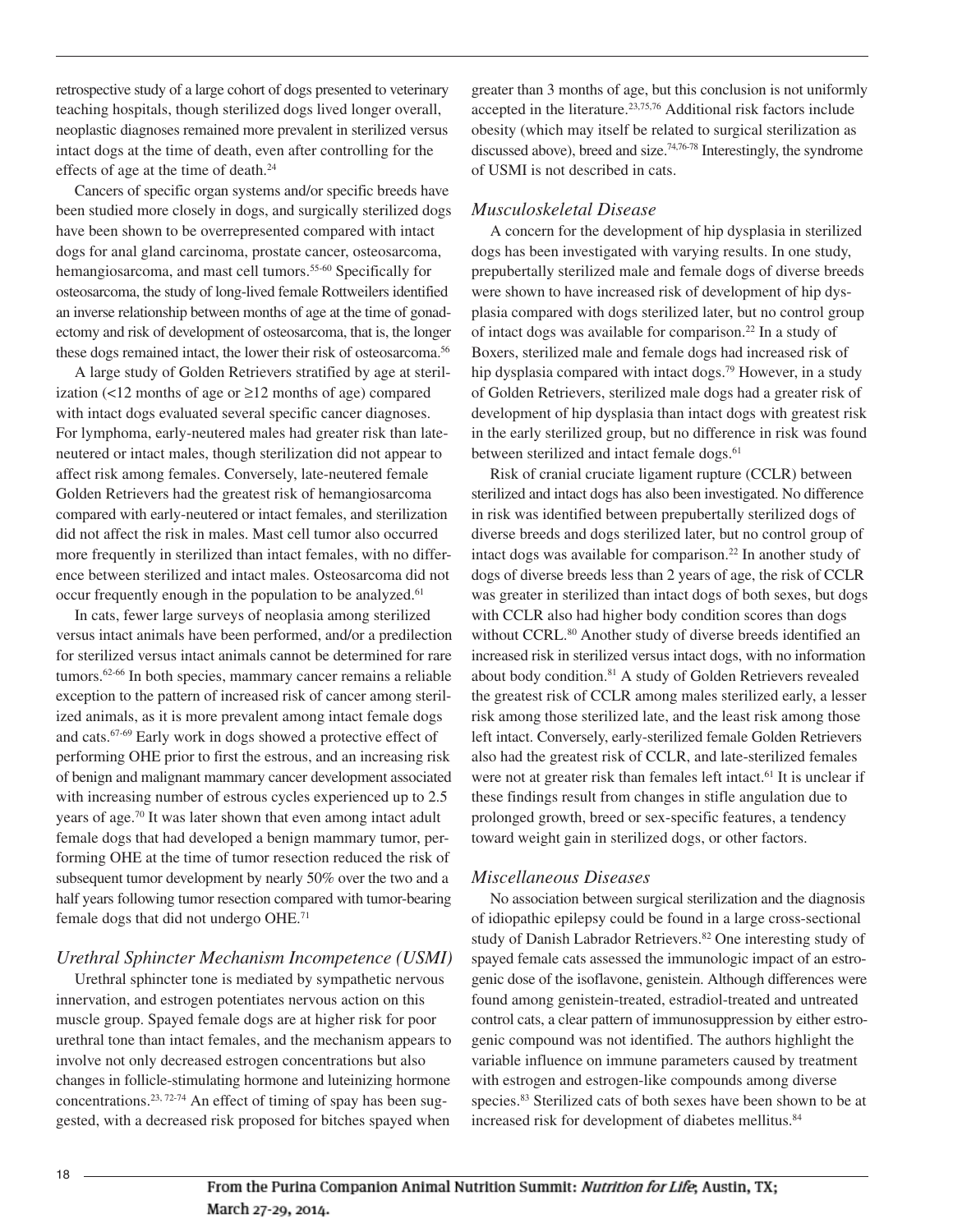# **Conclusions**

Surgical sterilization of pet dogs and cats is commonly performed in North America for population control and for desirable effects on behavior. Increasing research interest has focused on the longterm medical effects of this common practice. It is logical to anticipate widespread impact on physiology from the removal of an endocrine organ system, and, indeed, there is growing evidence that sterilized dogs and cats have different risks of certain diseases than intact dogs and cats. These diseases for sterilized dogs include cancer overall, specific types of cancer, and hip dysplasia, though factors such as breed and the age at sterilization may play a role in these risks. For cats, sterilization increases risks of obesity and diabetes mellitus. Comparative longevity between intact and sterilized cats has not been thoroughly investigated; however, current research strongly supports the finding that sterilized dogs live longer overall than intact dogs. This finding of increased longevity against a background of specific disease risk points clearly to needed research; the lifespan-extending value of sterilization must be tailored to the risks experienced by each species, breed and sex, and the timing of sterilization may also need to be carefully selected within certain populations to minimize those risks.

## **References**

1. Roff DA. *The Evolution of Life Histories: Theory and Analysis*. Chapman & Hall, New York, NY. 1992;535.

2. Stearns S. *The Evolution of Life Histories*. Oxford University Press, Oxford, UK. 1992.

3. Partridge L, Harvey P. Costs of Reproduction. *Nature*. 1985; 316:20.

4. Reznick D. Costs of Reproduction: An Evaluation of the Empirical Evidence. *Oikos*. 1985;44:257-267.

5. Flatt T. Survival Costs of Reproduction in Drosophila. *Exp Gerontol*. 2011(May);46(5):369-375. PubMed PMID:20970491. Epub 2010/10/26. eng.

6. Harshman LG, Zera AJ. The Cost of Reproduction: The Devil in the Details. *Trends Ecol Evol*. 2007(Feb);22(2):80-86. PubMed PMID:17056152. Epub 2006/10/24. eng.

7. Partridge L, Gems D, Withers DJ. Sex and Death: What is the Connection? *Cell*. 2005(Feb);120(4):461-472. PubMed PMID:WOS:000227271500004.

8. Penn DJ, Smith KR. Differential Fitness Costs of Reproduction Between the Sexes. Proc Natl Acad Sci (USA). 2007(Jan 9);104(2): 553-558. PubMed PMID: 17192400. Pubmed Central PMCID Pmc1766423. Epub 2006/12/29. eng.

9. Kustritz MV. Determining the Optimal Age for Gonadectomy of Dogs and Cats. *J Am Vet Med Assoc*. 2007(Dec 1);231(11): 1665-1675. PubMed PMID:18052800. Epub 2007/12/07. eng.

10. APPA National Pet Owners Survey 2011-2012. American Pet Products Association Inc. Greenwich, CT. 2011.

11. Trevejo R, Yang MY, Lund EM. Epidemiology of Surgical Castration of Dogs and Cats in the United States. *J Am Vet Med Assoc*. 2011(Apr);238(7):898-904. PubMed PMID:WOS: 000288721000018.

12. Tobias KM, Johnston SA. In: Veterinary Surgery: Small Animal. Elsevier-Saunders, St. Louis, MO. 2012;1:2332.

13. Ball RL, Birchard SJ, May LR, et al. Ovarian Remnant Syndrome in Dogs and Cats: 21 Cases (2000-2007). *J Am Vet Med Assoc*. 2010(Mar);236(5):548-553. PubMed PMID:WOS: 000274920700018.

14. Liao AT, Chu PY, Yeh LS, et al. A 12-Year Retrospective Study of Canine Testicular Tumors. *J Vet Med Sci*. 2009(Jul); 71(7):919-923. PubMed PMID:WOS:000268345100010.

15. Kustritz MVR. Effects of Surgical Sterilization on Canine and Feline Health and on Society. *Reprod Domest Anim*. 2012 (Aug);47:214-222. PubMed PMID:WOS:000306918700032.

16. DeTora M, McCarthy R. Ovariohysterectomy Versus Ovariectomy for Elective Sterilization of Female Dogs and Cats: Is Removal of the Uterus Necessary? *J Am Vet Med Assoc*. 2011(Dec);239(11):1409-1412. PubMed PMID:WOS: 000297279000008.

17. Van Goethem B, Schaefers-Okkens A, Kirpensteijn J. Making a Rational Choice Between Ovariectomy and Ovariohysterectomy in the Dog: A Discussion of the Benefits of Either Technique. *Vet Surg*. 2006(Feb);35(2):136-143. PubMed PMID:WOS: 000235220100005.

18. Diesel G, Brodbelt D, Laurence C. Survey of Veterinary Practice Policies and Opinions on Neutering Dogs. *Vet Rec*. 2010(Apr); 166(15):455-458. PubMed PMID:WOS:000277064900012.

19. Spain CV, Scarlett JM, Cully SM. When to Neuter Dogs and Cats: A Survey of New York State Veterinarians' Practices and Beliefs. *J Am An Hosp Assoc*. 2002(Sep-Oct);38(5):482-488. PubMed PMID:WOS:000177749600013.

20. Howe LM, Slater MR, Boothe HW, et al. Long-Term Outcome of Gonadectomy Performed at an Early Age or Traditional Age in Cats. *J Am Vet Med Assoc*. 2000 (Dec);217(11):1661-1665. PubMed PMID:WOS:000165459300017.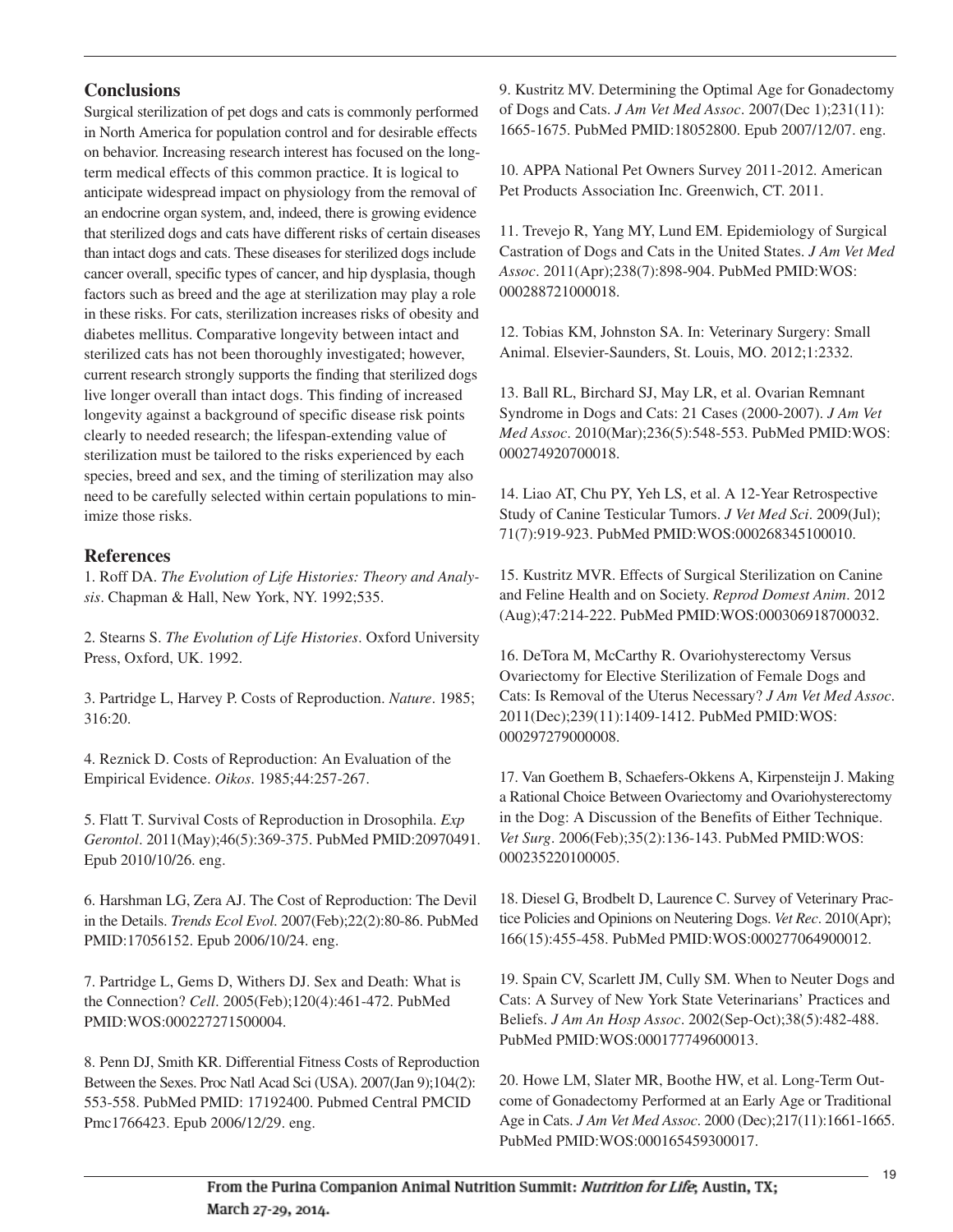21. Howe LM, Slater MR, Boothe HW, et al. Long-Term Outcome of Gonadectomy Performed at an Early Age or Traditional Age in Dogs. *J Am Vet Med Assoc*. 2001(Jan);218(2):217-221. PubMed PMID:WOS:000166403200031.

22. Spain CV, Scarlett JM, Houpt KA. Long-Term Risks and Benefits of Early-Age Gonadectomy in Cats. *J Am Vet Med Assoc*. 2004(Feb);224(3):372-379. PubMed PMID:WOS: 000220139400019.

23. Spain CV, Scarlett JM, Houpt KA. Long-Term Risks and Benefits of Early-Age Gonadectomy in Dogs. *J Am Vet Med Assoc*. 2004(Feb);224(3):380-387. PubMed PMID:WOS: 000220139400020.

24. Hoffman JM, Creevy KE, Promislow DEL. Reproductive Capability Is Associated with Lifespan and Cause of Death in Companion Dogs. *PLoS One*. 2013(Apr);8(4). PubMed PMID: WOS:000317907200030.

25. Greer KA, Canterberry SC, Murphy KE. Statistical Analysis Regarding the Effects of Height and Weight on Life Span of the Domestic Dog. *Res Vet Sci*. 2007;82(2):208-214. PubMed PMID: WOS:000244921000011.

26. Kraft W. Geriatrics in Canine and Feline Internal Medicine. *Eur J Med Res*. 1998(Feb 21);3(1-2):31-41. PubMed PMID: 9512965. Epub 1998/03/26. eng.

27. Moore GE, Burkman KD, Carter MN, et al. Causes of Death or Reasons for Euthanasia in Military Working Dogs: 927 Cases (1993-1996). *J Am Vet Med Assoc*. 2001(Jul);219(2):209-214. PubMed PMID:WOS:000169768300018.

28. Waters DJ, Kengeri SS, Clever B, et al. Exploring Mechanisms of Sex Diferences in Longevity: Lifetime Ovary Exposure and Exceptional Longevity in Dogs. *Aging Cell*. 2009(Dec);8(6): 752-755. PubMed PMID: WOS:000271972600012.

29. Waters DJ, Kengeri SS, Maras AH, et al. Probing the Perils of Dichotomous Binning: How Categorizing Female Dogs as Spayed or Intact Can Misinform Our Assumptions about the Lifelong Health Consequences of Ovariohysterectomy. *Theriogenology*. 2011(Nov);76(8):1496-1500. PubMed PMID:WOS: 000295913900014.

30. Fleming JM, Creevy KE, Promislow DE. Mortality in North American Dogs from 1984 to 2004: An Investigation into Age-, Size- and Breed-Related Causes of Death. *J Vet Intern Med*. 2011(Mar-Apr);25(2):187-198. PubMed PMID:21352376. Epub 2011/03/01. eng.

31. Hopkins SG, Schubert TA, Hart BL. Castration of Adult Male Dogs: Effects on Roaming, Aggression, Urine Marking, and Mounting. *J Am Vet Med Assoc*. 1976(Jun)15;168(12):1108- 1110. PubMed PMID:945256. Epub 1976/06/15. eng.

32. Neilson JC, Eckstein RA, Hart BL. Effects of Castration on Problem Behaviors in Male Dogs with Reference to Age and Duration of Behavior. *J Am Vet Med Assoc*. 1997(Jul);211(2):180. PubMed PMID:WOS:A1997XK06400024.

33. O'Farrell V, Peachey E. Behavioral Effects of Ovariohysterectomy on Bitches. *J Sm An Pract*. 1990(Dec);31(12):595-598. PubMed PMID:WOS:A1990EP68100002.

34. Wright JC, Nesselrote MS. Classification of Behavior Problems in Dogs — Distributions of Age, Breed, Sex and Reproductive Status. *Appl An Behav Sci*. 1987(Dec);19(1-2):169-178. PubMed PMID:WOS:A1987M591000018.

35. Finkler H, Terkel J. Cortisol Levels and Aggression in Neutered and Intact Free-Roaming Female Cats Living in Urban Social Groups. *Physiol Behav*. 2010(Mar);99(3):343-347. PubMed PMID:WOS:000274953900009.

36. Hart BL, Barrett RE. Effect of Castration on Fighting, Roaming and Urine Spraying in Adult Male Cats. *J Am Vet Med Assoc*. 1973;163(3):290-292. PubMed PMID:WOS: A1973Q339900021.

37. Hart BL, Eckstein RA. The Role of Gonadal Hormones in the Occurrence of Objectionable Behaviors in Dogs and Cats. *Appl Anim Behav Sci*. 1997(Apr);52(3-4):331-344. PubMed PMID:WOS:A1997XA61600013.

38. May C, Bennett D, Downham DY. Delayed Physeal Closure Associated with Castration in Cats. *J Sm An Pract*. 1991(Jul);32(7): 326-328. PubMed PMID:WOS:A1991FY21300002.

39. Salmeri KR, Bloomberg MS, Scruggs SL, et al. Gonadectomy in Immature Dogs — Effects on Skeletal, Physical and Behavioral Development. *J Am Vet Med Assoc*. 1991(Apr);198(7):1193-1203. PubMed PMID:WOS:A1991FD43700019.

40. Shen V, Dempster DW, Birchman R, et al. Lack of Changes in Histomorphometric, Bone Mass and Biochemical Parameters in Ovariohysterectomized Dogs. *Bone*. 1992(Jul-Aug);13(4):311- 316. PubMed PMID:WOS:A1992JG23400004.

41. Root MV, Johnston SD, Johnston GR, et al. The Effect of Prepuberal and Postpuberal Gonadectomy on Penile Extrusion and Urethral Diameter in the Domestic Cat. V*et Radiol Ultrasound*. 1996(Sep-Oct);37(5):363-366. PubMed PMID:WOS: A1996VL16100008.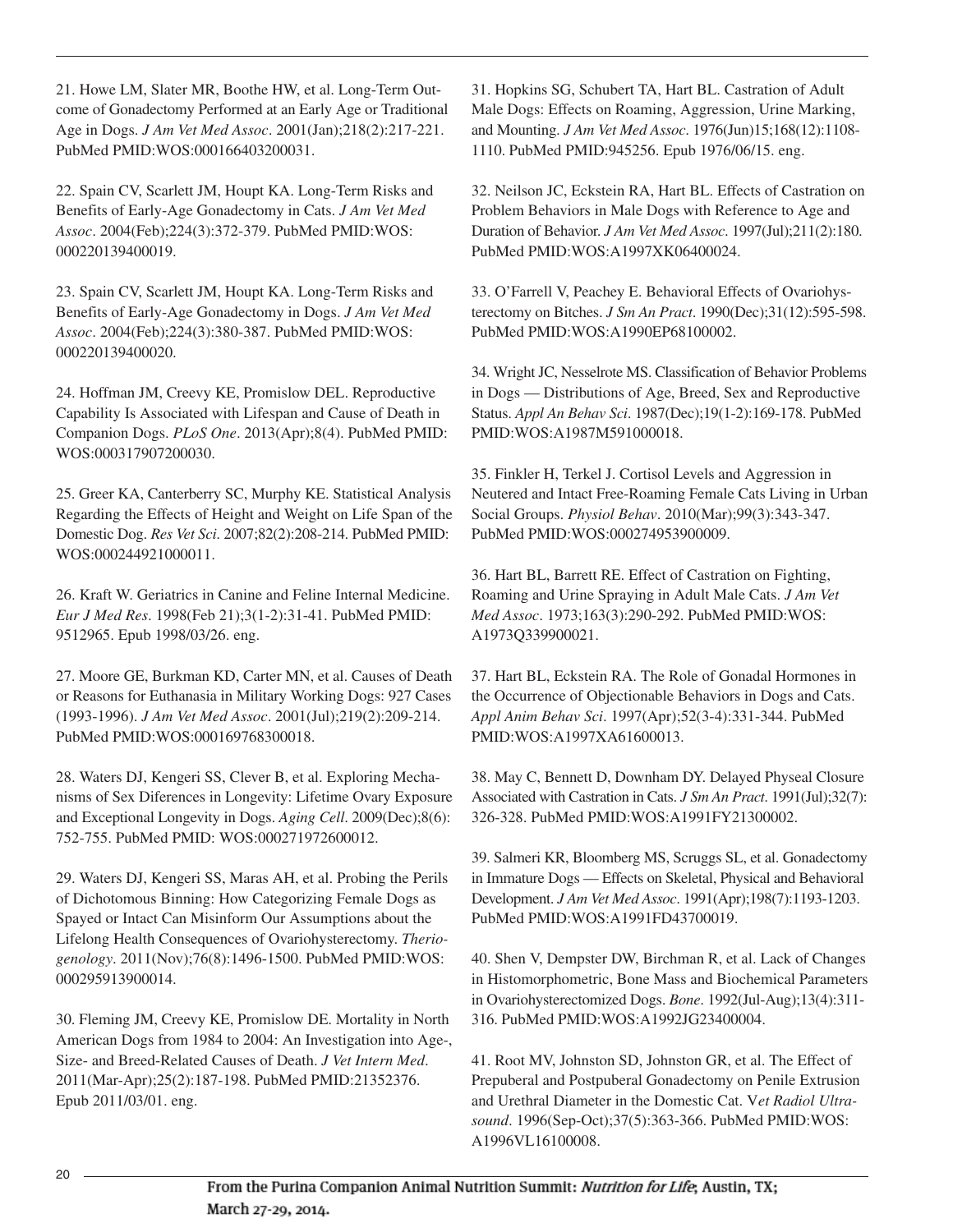42. Hammel SP, Bjorling DE. Results of Vulvoplasty for Treatment of Recessed Vulva in Dogs. *J Am An Hosp Assoc*. 2002(Jan-Feb); 38(1):79-83. PubMed PMID:11804321. Epub 2002/01/24. eng.

43. Fettman MJ, Stanton CA, Banks LL, et al. Effects of Neutering on Body Weight, Metabolic Rate and Glucose Tolerance of Domestic Cats. *Res Vet Sci*. 1997(Mar-Apr);62(2):131-136. PubMed PMID:WOS:A1997XJ54300009.

44. Kanchuk ML, Backus RC, Calvert CC, et al. Neutering Induces Changes in Food Intake, Body Weight, Plasma Insulin and Leptin Concentrations in Normal and Lipoprotein Lipase-Deficient Male Cats. *J Nutr*. 2002(Jun);132(6):1730S-1732S. PubMed PMID:WOS:000176186400044.

45. Root MV, Johnston SD, Olson PN. Effect of Prepubertal and Postpuberal Gonadectomy on Heat Production Measured by Indirect Calorimetry in Male and Female Domestic Cats. *Am J Vet Res*. 1996(Mar);57(3):371-374. PubMed PMID:WOS: A1996TX19100024.

46. Harper EJ, Stack DM, Watson TD, et al. Effects of Feeding Regimens on Body Weight, Composition and Condition Score in Cats Following Ovariohysterectomy. *J Sm An Pract*. 2001(Sept); 42(9):433-438. PubMed PMID:11570385. Epub 2001/09/26. eng.

47. Nguyen PG, Dumon HJ, Siliart BS, et al. Effects of Dietary Fat and Energy on Body Weight and Composition after Gonadectomy in Cats. *Am J Vet Res*. 2004(Dec);65(12):1708-1713. PubMed PMID:WOS:000225336600019.

48. Colliard L, Ancel J, Benet JJ, et al. Risk Factors for Obesity in Dogs in France. *J Nutr*. 2006(Jul);136(7):1951S-1954S. PubMed PMID:WOS:000238753200007.

49. Crane SW. Occurrence and Management of Obesity in Companion Animals. *J Sm An Pract*. 1991(Jun);32(6):275-282. PubMed PMID:WOS:A1991FT17200003.

50. Jeusette I, Daminet S, Nguyen P, et al. Effect of Ovariectomy and *Ad Libitum* Feeding on Body Composition, Thyroid Status, Ghrelin and Leptin Plasma Concentrations in Female Dogs. *J An Physiol An Nutr*. 2006(Feb);90(1-2):12-18. PubMed PMID:WOS: 000234671200002.

51. Lefebvre SL, Yang MY, Wang MS, et al. Effect of Age at Gonadectomy on the Probability of Dogs Becoming Overweight. *J Am Vet Med Assoc*. 2013(Jul);243(2):236-243. PubMed PMID:WOS:000321685000021.

52. Payne RM. The Effect of Spaying on the Racing Performance of Female Greyhounds. *Vet J*. 2013(Nov);198(2):37237-5. PubMed PMID:WOS:000328870200015.

53. Serpell JA, Hsu YY. Effects of Breed, Sex and Neuter Status on Trainability in Dogs. *Anthrozoos*. 2005;18(3):196-207. PubMed PMID:WOS:000235432800002.

54. Ettinger SJ, Feldman EC. Textbook of Veterinary Internal Medicine: Diseases of the Dog and Cat. Elsevier-Saunders, St. Louis, MO. 2010;7.

55. Bryan JN, Keeler MR, Henry CJ, et al. A Population Study of Neutering Status as a Risk Factor for Canine Prostate Cancer. *Prostate*. 2007(Aug 1);67(11):1174-1181. PubMed PMID:17516571. Epub 2007/05/23. eng.

56. Cooley DM, Beranek BC, Schlittler DL, et al. Endogenous Gonadal Hormone Exposure and Bone Sarcoma Risk. *Cancer Epidemiol Biomarkers Prev*. 2002(Nov);11(11):1434-1440. PubMed PMID:WOS:000179270300021.

57. Polton GA, Mowat V, Lee HC, et al. Breed, Gender and Neutering Status of British Dogs with Anal Sac Gland Carcinoma. *Vet Comp Oncol*. 2006(Sep);4(3):125-131. PubMed PMID: 19754809. Epub 2006/09/01. eng.

58. Ru G, Terracini B, Glickman LT. Host-Related Risk Factors for Canine Osteosarcoma. *Vet J*. 1998(Jul);156(1):31-39. PubMed PMID:ISI:000074890700007.

59. Teske E, Naan EC, Van Dijk EM, et al. Canine Prostate Carcinoma: Epidemiological Evidence of an Increased Risk in Castrated Dogs. *Mol Cell Endocrinol*. 2002(Nov);197(1-2): 251-255. PubMed PMID ISI:000179524400031.

60. Ware WA, Hopper DL. Cardiac Tumors in Dogs: 1982-1995. *J Vet Intern Med*. 1999(Mar-Apr);13(2):95-103. PubMed PMID: 10225598. Epub 1999/05/04. eng.

61. Torres de la Riva G, Hart BL, Farver TB, et al. Neutering Dogs: Effects on Joint Disorders and Cancers in Golden Retrievers. *PLoS One*. 2013;8(2):e55937. PubMed PMID:23418479. Pubmed Central PMCID: Pmc3572183. Epub 2013/02/19. eng.

62. Caney SMA, Holt PE, Day MJ, et al. Prostatic Carcinoma in Two Cats. *J Sm An Pract*. 1998(Mar);39(3):140-143. PubMed PMID:WOS:000072624400007.

63. LeRoy BE, Lech ME. Prostatic Carcinoma Causing Urethral Obstruction and Obstipation in a Cat. *J Feline Med Surg*. 2004(Dec); 6(6):397-400. PubMed PMID:WOS:000225410100008.

64. Rissetto K, Villamil JA, Selting KA, et al. Recent Trends in Feline Intestinal Neoplasia: An Epidemiologic Study of 1,129 Cases in the Veterinary Medical Database from 1964 to 2004. *J Am An Hosp Assoc*. 2011(Jan-Feb);47(1):28-36. PubMed PMID:WOS: 000285685800006.